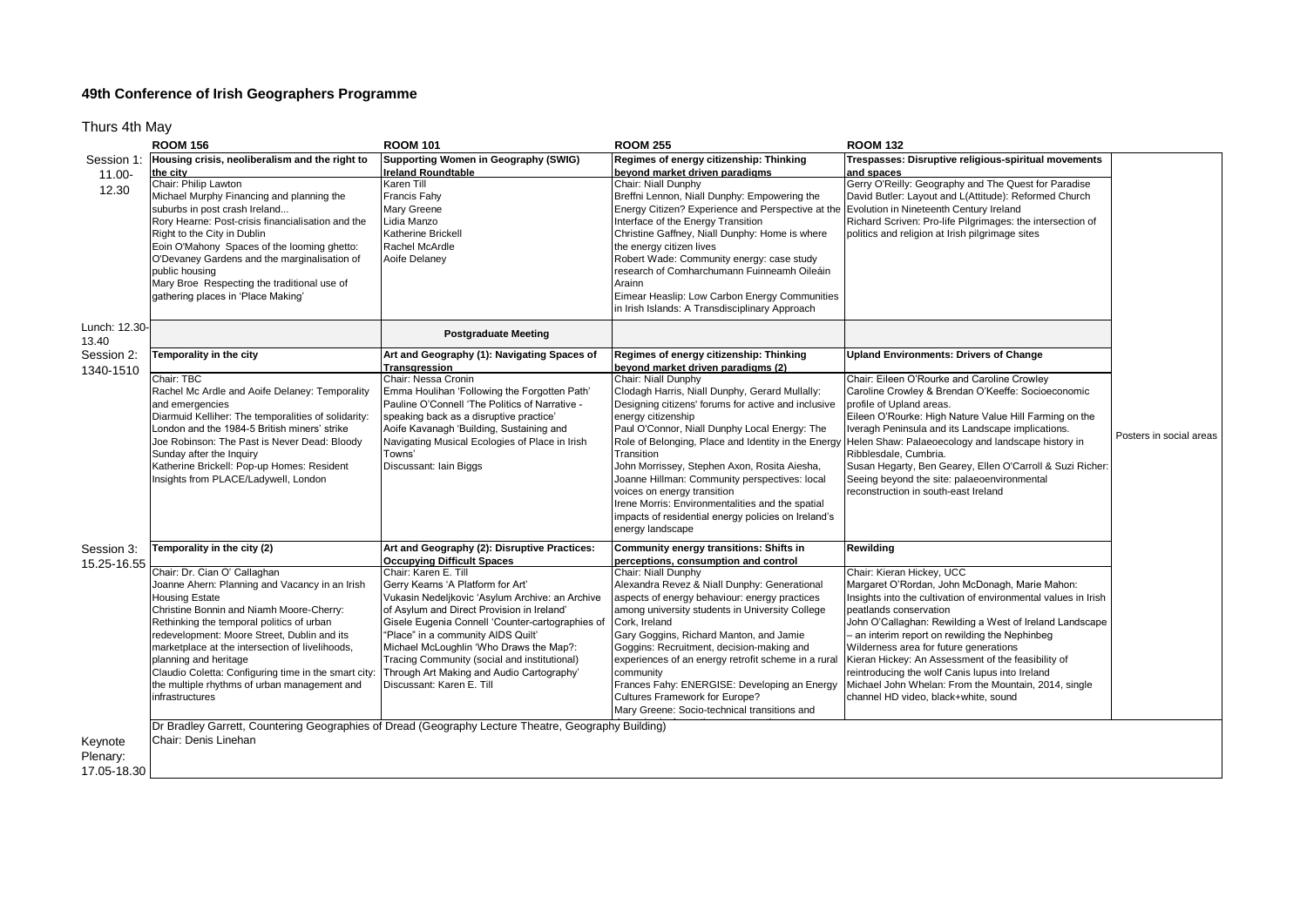## Fri 5th May

|                           | <b>ROOM 156</b>                                                                                                                                                                                                                                                                                                                                                                                                                                                                          | <b>ROOM 101</b>                                                                                                                                                                                                                                                                                                                                                                                                                                                                                        | <b>ROOM 255</b>                                                                                                                                                                                                                                                                                                                                                                                                                                    | <b>ROOM 132</b>                                                                                                                                                                                                                                                                                                                                                                                                                                                                                                                          |                         |
|---------------------------|------------------------------------------------------------------------------------------------------------------------------------------------------------------------------------------------------------------------------------------------------------------------------------------------------------------------------------------------------------------------------------------------------------------------------------------------------------------------------------------|--------------------------------------------------------------------------------------------------------------------------------------------------------------------------------------------------------------------------------------------------------------------------------------------------------------------------------------------------------------------------------------------------------------------------------------------------------------------------------------------------------|----------------------------------------------------------------------------------------------------------------------------------------------------------------------------------------------------------------------------------------------------------------------------------------------------------------------------------------------------------------------------------------------------------------------------------------------------|------------------------------------------------------------------------------------------------------------------------------------------------------------------------------------------------------------------------------------------------------------------------------------------------------------------------------------------------------------------------------------------------------------------------------------------------------------------------------------------------------------------------------------------|-------------------------|
| Session 1:<br>09.00-10.30 | <b>Infrastructural States</b>                                                                                                                                                                                                                                                                                                                                                                                                                                                            | Legal Geographies in Ireland                                                                                                                                                                                                                                                                                                                                                                                                                                                                           | Denial, deception and disruption: addressing<br>the challenges and potential solutions to fix a<br>broken food system (1)                                                                                                                                                                                                                                                                                                                          | Earth Observation developments in physical<br>geography                                                                                                                                                                                                                                                                                                                                                                                                                                                                                  |                         |
|                           | Karen Keaveney Rural Housing as and of<br>nfrastructure<br>Caspar Menkman The smart meter in parenthesis:<br>the ontological politics of the device<br>Ralitsa Hiteva Governing Infrastructure values<br>Alan Patterson Infrastructure governance and the<br>emergence of a 'not for profit' utilities sector in the<br>UK                                                                                                                                                               | Chair:Kathy Reilly<br>Rory Rowan: Owning Outer Space?: The<br>Emerging Legal Geographies of Extra-Planetary<br>Extraction.<br>Sasha Marks Brown Evidence and Absence in<br>Investigating the Irish Refugee Appeals Tribunal<br>Archives<br>Louise Sarsfield Collins: Echoing through the<br>years: an exploration of the lasting legacy of the<br>Offences Against the Person Act, 1861<br>Katherine Brickell and Dana Cuomo: Feminist<br>Geolegalities                                                | Chair: Colin Sage<br>Tara Kenny The new era of food poverty:<br>commodification and corporatisation<br>Mags Adams Denials and deceptions: disrupting<br>the myth of food as waste<br>Anna Davies, Marion Weymes Disruptive<br>technologies? Scaling relational geographies of<br>ICT-mediated surplus food redistribution                                                                                                                          | John Connolly: Mapping Peatland Drains<br>Conor Cahalane, Dáire Walsh & Tim McCarthy: Slick<br>Feature Mapping<br>Parvez Rana, Fiona Cawkwell, Preethi Balaji, Stuart<br>Green: Integration of high resolution optical and microwave<br>satellite imagery for quantification of small-scale forest<br>disturbance events.                                                                                                                                                                                                                |                         |
| Session 2:<br>11.00-12.30 | Infrastructural States (2)                                                                                                                                                                                                                                                                                                                                                                                                                                                               | <b>GSI Doctoral Research Award presentations</b>                                                                                                                                                                                                                                                                                                                                                                                                                                                       | Denial, deception and disruption: addressing<br>the challenges and potential solutions to fix a                                                                                                                                                                                                                                                                                                                                                    | Disruptive Hazards, Weathers and Climates                                                                                                                                                                                                                                                                                                                                                                                                                                                                                                |                         |
|                           | Mark Boyle and Andrew McLelland The contested<br>values which undergird inventorising infrastructure<br>as heritage<br>Denis Linehan Aeolian Enclosures: Wind, Sky and<br>Infrastructural Publics in contemporary Ireland.<br>Patrick Bresnihan'Optimizing Water Services':<br>Environmental Accounting, Water Pricing and the<br>Techno-Politics of Water Infrastructures<br>Katherine Lovell Attending to mature infrastructure<br>systems: reconfiguration, contestation and decline. | Introduction<br>Eimear Heaslip<br>Joyce Novak<br>Kieran McCarthy<br>Paul Alexander<br>Richard Scrivan                                                                                                                                                                                                                                                                                                                                                                                                  | broken food system (2)<br>Chair: Tara Kenny<br>Mike Goodman, Colin Sage Food denialism,<br>climate change sceptics and the politics of (social)<br>science<br>Bridin Carroll Reshaping urban political ecologies:<br>An analysis of policy trajectories to deliver food<br>security<br>Eifiona Thomas Lane, Rebecca Jones and Jane<br>Ricketts Hein Foods from catchment to coast -<br>responsible development of rural foodscapes                 | Jim Jeffers: Disruptive hazards and climates: Making<br>sense of ambiguity<br>Kieran Hickey: A comparison of the 2009 and 2015-16<br>flooding in Ireland and its historical context<br>Trish Morgan & Paschal Preston: Climate change: fake<br>news or ideology? Combining insights from geography and<br>critical communication theory.<br>Carla Mateus, Aaron Potito & Mary Curley: Methodology<br>for quality control and homogenisation of the long term<br>daily (max/min) summer and winter air temperature<br>records in Ireland. |                         |
| Lunch:<br>12.30-13.30     |                                                                                                                                                                                                                                                                                                                                                                                                                                                                                          | <b>SWIG AGM</b>                                                                                                                                                                                                                                                                                                                                                                                                                                                                                        |                                                                                                                                                                                                                                                                                                                                                                                                                                                    |                                                                                                                                                                                                                                                                                                                                                                                                                                                                                                                                          |                         |
| Session 3:<br>13.30-15.00 | Infrastructural States (3)                                                                                                                                                                                                                                                                                                                                                                                                                                                               | Art and Geography (3): Alternative<br><b>Engagements: Counter-Mappings</b>                                                                                                                                                                                                                                                                                                                                                                                                                             | Rural Revitalisation: Valuing Local Heritage<br><b>Communities</b>                                                                                                                                                                                                                                                                                                                                                                                 | <b>Coastal Geomorphology</b>                                                                                                                                                                                                                                                                                                                                                                                                                                                                                                             | Posters in social areas |
|                           | Darach Mac Donncha The politics surrounding the<br>proposed implementation of a smart lighting<br>system<br>Daniel Tubridy A Design-led Approach to<br>Sustainable Urban Infrastructure<br>Darren O'Rourke Power relations and spatialised<br>discourse in acute hospital reconfiguration in<br>Ireland<br>Padraig Carmody: Post-Commodity Africa:<br>ndustrial Policy as Assemblage                                                                                                     | Chair: Gerry Kearns<br>Zoë A. Meletis & colleagues 'Who's disrupting<br>whom? Reflections on process-related and<br>personal learning in an arts-science-engagement<br>climate change project called Art, Change, &<br>Creativity, in Prince George, BC (Canada)'<br>Kate Flood "Taming the wilderness": mapping<br>visual representations of a peatland landscape<br>through time<br>John Sunderland 'Land~Edge: Disrupted<br>photographic practice on a bioregional edge'<br>Discussant: Anna Davies | Chair: Mark Rylands<br>Shane O'Sullivan & Cathy Jones: Social<br>Enterprise: A Strategy for Rural Socio-Economic<br>Rejuvenation?<br>Ray O'Connor & Mark Rylands: Rural<br>Development in Ireland: an overview of strategies<br>to revitalise rural areas 1845-2017<br>Mary O' Shaughnessy: How effective is external<br>policy support and funding in empowering rural<br>communities? A case study of rural revitalisation<br>from rural Ireland | Eugene Farrell, Kevin Lynch, Sinead Wilkes Orozco, &<br>Guillermo Castro Camba: The response and recovery of<br>coastal beach-dune systems to storms<br>Robert Devoy: Coastal barrier system changes in Ireland<br>under climate warming and their significance for coastal<br>people and future land uses                                                                                                                                                                                                                               |                         |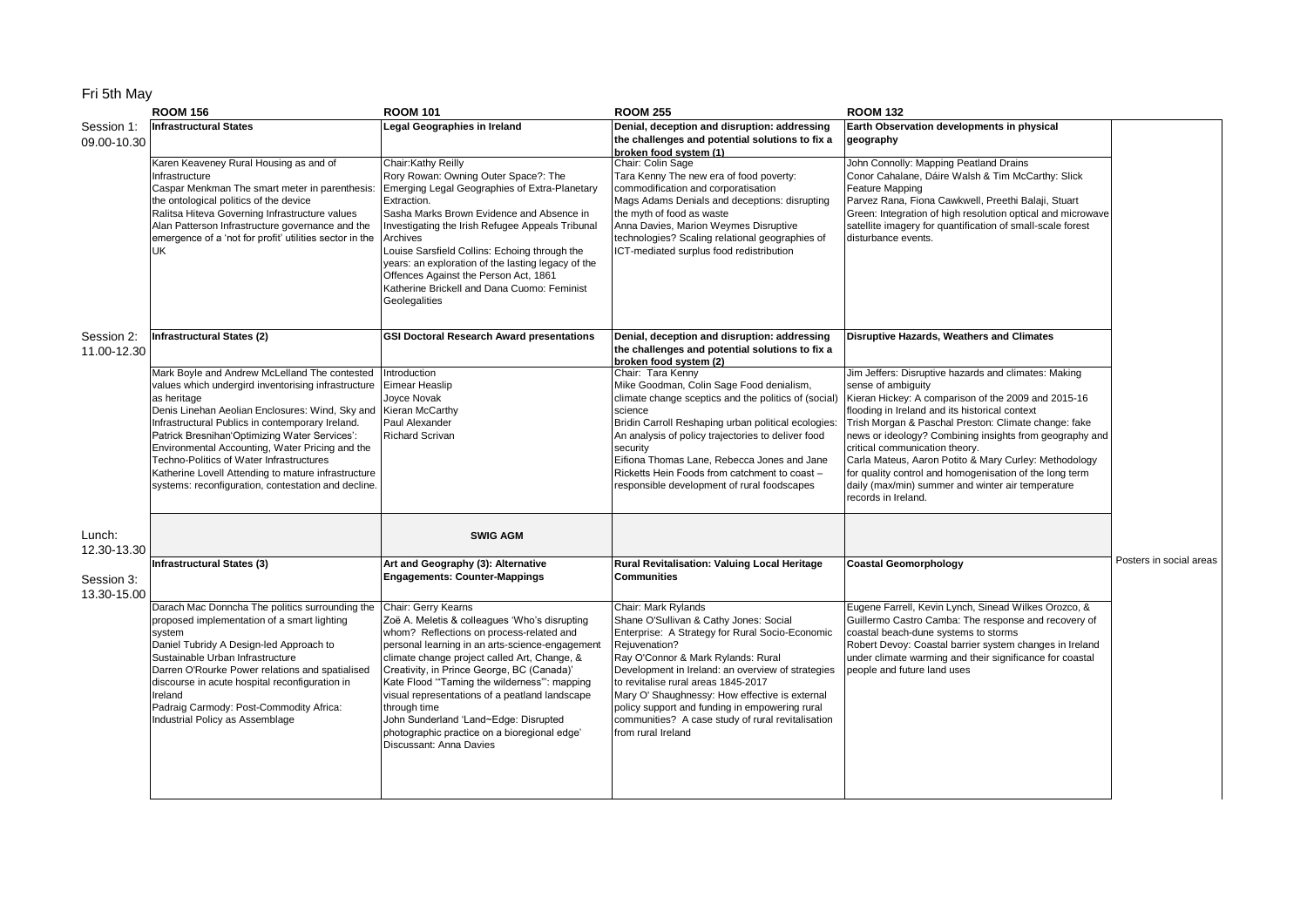|             | Formatting urban policy: Urban policy                       | <b>Healthy Natures</b>                                                                                | Rural Revitalisation: Valuing Local Heritage                                                                                                         | Disrupting Imagined Geographies: Media, Power and                                                             |
|-------------|-------------------------------------------------------------|-------------------------------------------------------------------------------------------------------|------------------------------------------------------------------------------------------------------------------------------------------------------|---------------------------------------------------------------------------------------------------------------|
| Session 4:  | mobilities in Ireland and beyond                            |                                                                                                       | <b>Communities</b>                                                                                                                                   | Representation                                                                                                |
| 15.20-16.50 |                                                             |                                                                                                       |                                                                                                                                                      |                                                                                                               |
|             | Chair: Karen Till (TBC)                                     | Sonya Agnew: Growing fruit, vegetables and                                                            | Chair; Ray O'Connor                                                                                                                                  | Chair: Dr Kathy Reilly                                                                                        |
|             | Philip Lawton: 'Between Slow Transfer and Fast              | sustainability in urban community gardens                                                             |                                                                                                                                                      | Liam Mannix: Heritage led regeneration during the Gerry O'Reilly: Discourse or rhetoric? Framing the "others" |
|             | Mediation: The case of the 'The Quito Papers"               | Olodunsin Arodudu, Ronan Foley Michael                                                                | age of austerity                                                                                                                                     | from humanitarian perspectives                                                                                |
|             | Niamh Moore and John Tomaney: Metro-phobia?                 | Brennan, Gerald Mills, Tine Ningal, Malachy                                                           | Mark Rylands: Myths, Facts and Hidden Heritage - Ryan Brown: Deconstructing Crisis: Refugees,                                                        |                                                                                                               |
|             | The politics of spatial planning in Dublin                  | Bradley: Green-Blue Infrastructures: A Health-Led Revitalising rural areas by leveraging local assets |                                                                                                                                                      | Representation, Responses                                                                                     |
|             | Rob Kitchin, Claudio Coletta, Leighton Evans, and Approach. |                                                                                                       | to reveal people and place.                                                                                                                          | Anthony O' Reilly: Media Representations in 'The City                                                         |
|             | Liam Heaphy: The multiscale circuits of smart               | Mike Brennan, Gerald Mills & Tine Ningal:                                                             | <b>Rural Revitalisation Roundtable</b>                                                                                                               | After Terrorism'                                                                                              |
|             | cities policy mobility                                      | Deprivation and Trees: spatial inequality of urban                                                    | Karen Ray: Beyond Beauty: Landscape Appraisal                                                                                                        | Natasha Keenaghan: Representing humanitarianism:                                                              |
|             | Mark Boyle: Governing Policy transfer in the EU -           | tree canopy cover in Dublin city.                                                                     | and Planning in Rural Environments                                                                                                                   | Mediating alternatives across ambiguous discourses                                                            |
|             | the case of Urbact III                                      | Owen Douglas, Mick Lennon and Mark Scott:                                                             |                                                                                                                                                      | Tara Woodyer: Lucid Geopolitics: playing with imaginative                                                     |
|             |                                                             | From 'distribution' to 'opportunity': Planning for<br>inclusive green spaces                          |                                                                                                                                                      | geographies of war                                                                                            |
|             |                                                             |                                                                                                       |                                                                                                                                                      |                                                                                                               |
|             |                                                             |                                                                                                       | Prof. Jenny Pickerill, Disrupting the environment: Eco-communities and the reconfiguration of place, (Geography Lecture Theatre, Geography Building) |                                                                                                               |
| Keynote     | Chair: Colin Sage                                           |                                                                                                       |                                                                                                                                                      |                                                                                                               |
| Plenary:    |                                                             |                                                                                                       |                                                                                                                                                      |                                                                                                               |
| 17.05-18.30 |                                                             |                                                                                                       |                                                                                                                                                      |                                                                                                               |

## Sat 6th May

|            | <b>ROOM 156</b>                                    | <b>ROOM 101</b>                                                                                        | <b>ROOM 255</b>                                    | <b>ROOM 132</b>                                              |                         |
|------------|----------------------------------------------------|--------------------------------------------------------------------------------------------------------|----------------------------------------------------|--------------------------------------------------------------|-------------------------|
| Session 1  | <b>Lived Spaces of Austerity</b>                   | Innovating and Disrupting Geographical                                                                 | <b>Electoral Geography</b>                         | <b>Disruptions and the Urban Environment</b>                 |                         |
| 9.30-11.00 |                                                    | <b>Research Methods</b>                                                                                |                                                    |                                                              |                         |
|            | Lidia Manzo & Sinead Kelly: Lived experiences of   | Chair: Therese Kenna                                                                                   | Chair: Claire McGing/Adrian Kavanagh               | Chair: Paul Alexander & Gerald Mills                         |                         |
|            | resistance and solidarity among working-class      | Preeti Balaji: 'Characterization and monitoring of                                                     | Adrian Kavanagh: The Eurovision Song Contest:      | Alexander, Paul J.; O'Dwyer, Barry; Nolan, Paul; Climate     |                         |
|            | communities in Dublin's post-crash gentrification. | forest disturbances in Ireland using active                                                            | Voting Patterns, Politics and Geography            | change impacts on heat exposure across the greater           |                         |
|            | Rory Hearne: The Irish Water War: Ireland's        | Microwave satellite platforms'                                                                         | Caoilfhionn D'arcy: Best of both worlds? Identity, | Dublin region                                                |                         |
|            | Delayed Anti-Austerity Movement & New Spaces       | Grainne Nic Lochlainn: 'Mapping digital contention   Place and Politics in the election campaigning of |                                                    | Chaosheng Zhang: Pollution hotspot analysis in urban soil    |                         |
|            | lof Contentious Politics in Ireland.               | networks: social media, GIS, and the anti-water                                                        | Sinn Féin                                          | geochemistry                                                 | Posters in social areas |
|            | Cian O'Callaghan & Cesare Di Feliciantonio:        | charges movement in Co. Dublin'                                                                        | Claire McGing: Political parties and women's       | Tine Ningal et al. UCD A remote sensing approach to          |                         |
|            | Subjectivity and the situated (re)production of    | Elisabetta Rosa: "Entrer, sortir, traverser". A visual recruitment as Dáil Éireann candidates, 2011-   |                                                    | extracting tree canopies in Dublin City Centre Gerald Mills: |                         |
|            | urbanization through contested vacancy, housing    | ethnography at the margins of the city                                                                 | 2016: the impact of localism                       | Using WUDAPT to explore urban exposure to climate            |                         |
|            | and homelessness in post-crisis Dublin.            | Rosie Howlett Southgate: 'Expanding the Archives; William Durkan: Political Disengagement, Under-      |                                                    | change hazards                                               |                         |
|            | Sander van Lanen: Constructing austerity           | Social Media Data Harvesting for Human                                                                 | Representation, and Spaces of Neglect in the       | Buckley Niall, Mills Gerald & Fealy Rowan The geography      |                         |
|            | experiences: connecting the personal and           | Geography'                                                                                             | <b>Current Political System</b>                    | of Dublin's building stock and energy demand                 |                         |
|            | structural through the lifeworld assemblage.       | Aoife Corocorn: 'Maps and Apps as Pedagogic                                                            |                                                    |                                                              |                         |
|            |                                                    | Tools'                                                                                                 |                                                    |                                                              |                         |